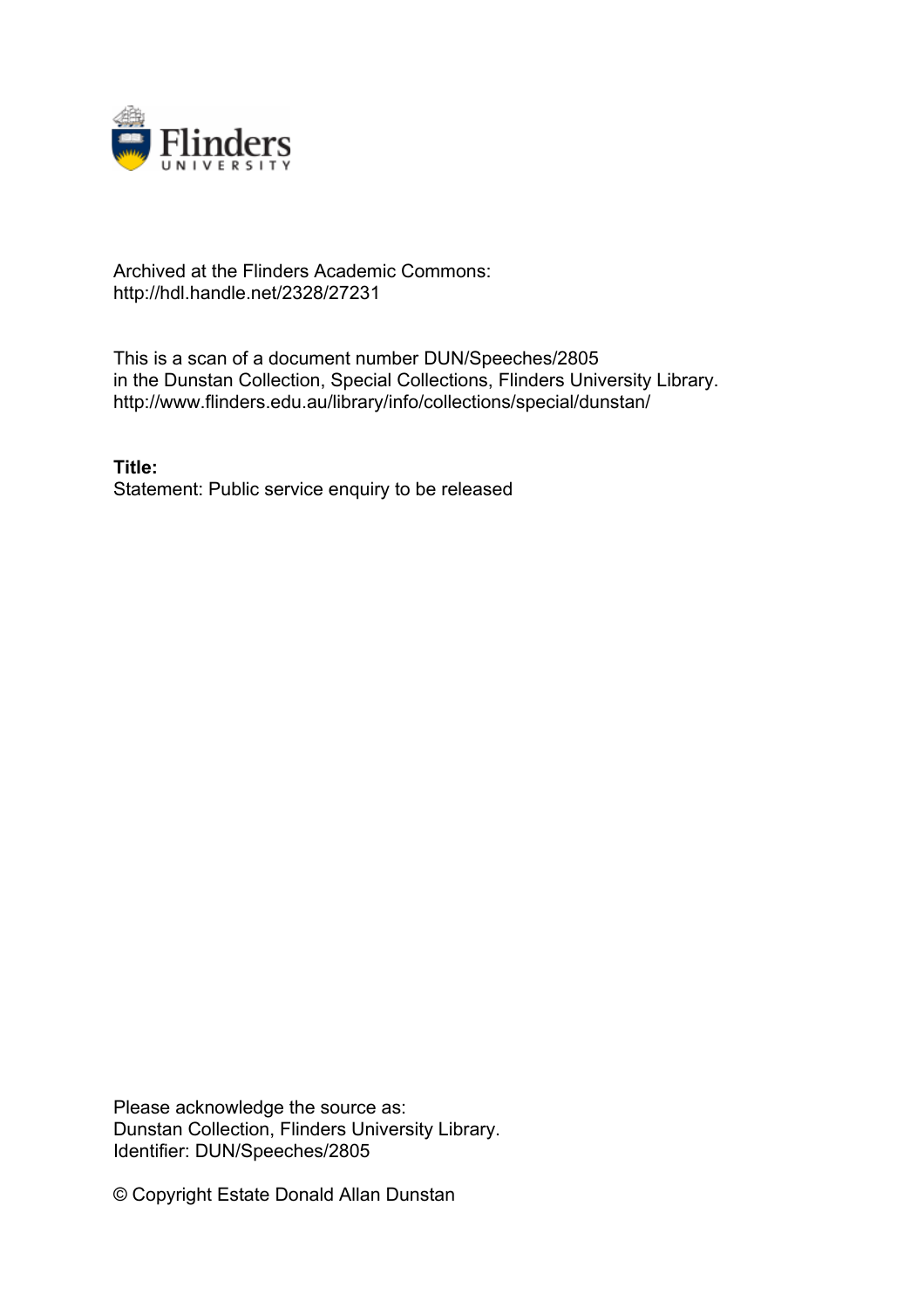

**IFNT from the Premier** 

Date May V ,- 1 975 ;. Embargo State Administration Centre, Victoria Square, Adelaide, South Australia 5001 228 4811

## PUBLIC SERVICE ENQUIRY TO BE RELEASED.

The South Australian Government is to release the report of the Committee of Enquiry into the Public Service. The Premier, Mr. Dunstan, announced the decision following a meeting of State Cabinet today.

The Premier said that the Government had decided to establish a Planning and Priorities Advisory Committee under the Chairmanship of Mr. Don Hopgood. Other members of the Committee are - The Director of the Premier's Department, Mr. R.D. Bakewell, The Under-Treasurer, Mr. E.J. Carey and the Chairman of the Public Service Board, Mr. **G**.J. Inns. The Secretary of the Committee is Mr. Bruce Guerin.

The Premier said the Report would be referred to the Planning and Priorities Advisory Committee for detailed consideration. The Committee would then make recommendations to Cabinet as to the manner and degree of acceptance and implementation of the proposals contained in the Report.

Interest groups, including unions, would have until June 30, 1975, to make any submissions to the Committee on any of the proposals contained in the Report. Mr. Dunstan also said that the Public Service Board had been appointed the implementing authority as recommended by the Committee of Enquiry and a Central Consultative Council would be established by the Public Service Board immediately.